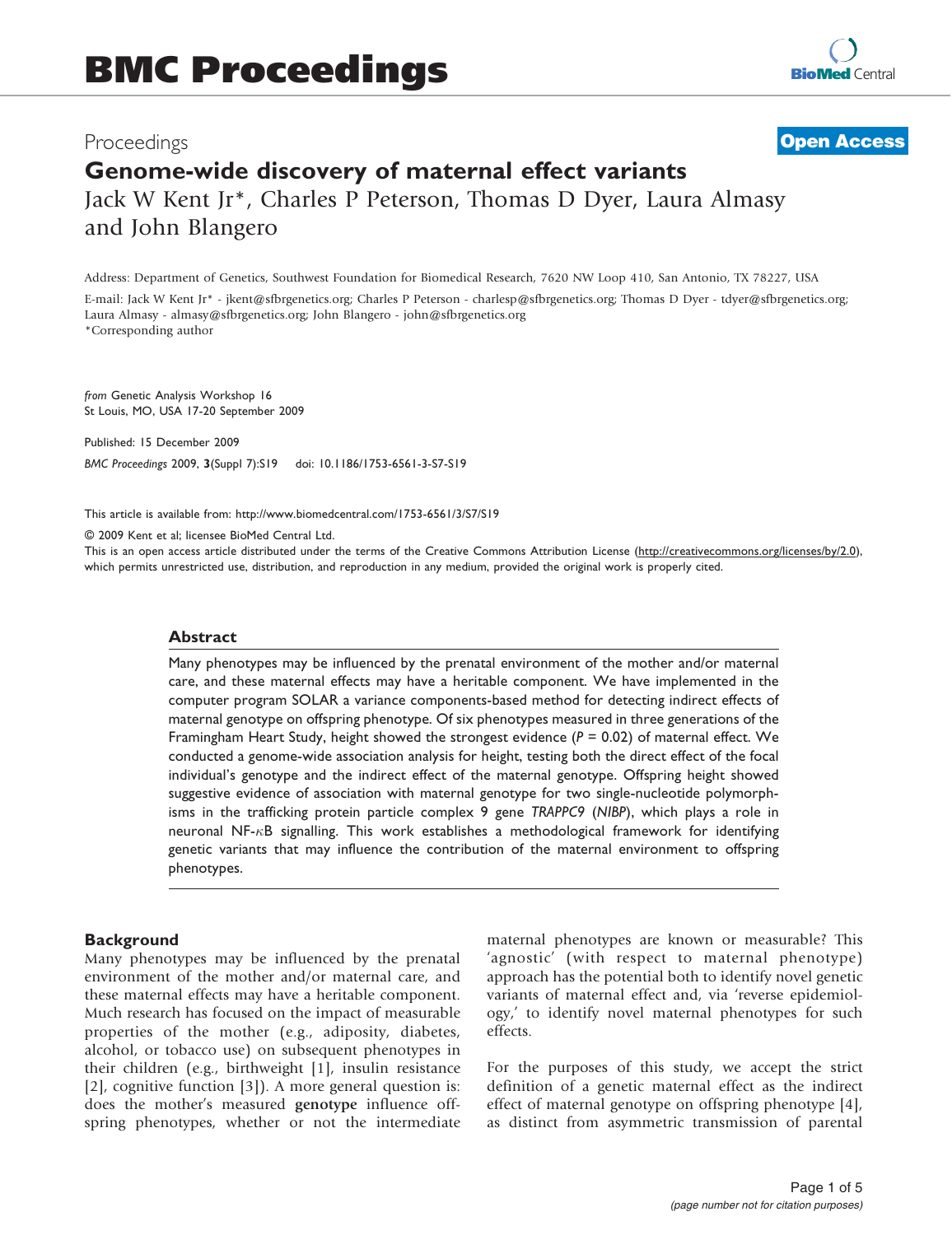alleles (e.g., mitochondrial inheritance [[5](#page-4-0)]) or asymmetric expression of alleles in the offspring depending on parent of origin (e.g., imprinting [\[6](#page-4-0)]). Here we develop mixed variance-components models in the computer program SOLAR [[7](#page-4-0)] to estimate maternal random effects on quantitative phenotypes, and use the best such models as null hypotheses for measured-genotype genome-wide association tests of single-nucleotide polymorphism (SNP) genotypes of individuals and their mothers.

#### Methods

#### Data

Data include adult quantitative phenotypes and Affymetrix SNP genotypes provided in the Genetic Analysis Workshop (GAW) 16 Framingham Heart Study (FHS) data release (Problem 2). All authors of this study are 'approved users' of these data per the NHLBI Data Use Certification of April 2008. Analysis of these data was approved by the Institutional Review Board of the University of Texas Health Science Center, San Antonio.

Outlying phenotype measurements (more than four standard deviations from the mean) were removed from the lipid measures (10 for total cholesterol, 9 for high-density lipoprotein (HDL), 43 for triglyceride (TG)) on the assumption that these represented assay errors. The data were normal-quantile-transformed before analysis using the SOLAR "inormal" option to meet the distributional assumptions of the variance components and regression methods. The normal quantile ("inverse normal") transformation is robust to a range of departures from normality and also removed scale effects by standardizing the data. Transformations of this type are convenient for batch processing of multiple phenotypes (e.g., Peng et al. [\[8\]](#page-4-0)).

Individuals with incomplete genotype data were given imputed genotype scores for the missing markers using the – infer option in the computer program Merlin [[9](#page-4-0),[10\]](#page-4-0) Merlin imputes an expected genotype score based on the probability of each possible genotype at a locus given information on marker allele frequency, adjacent markers, and pedigree relationships. We chose not to exclude any SNPs or individuals on the basis of number of incomplete genotypes (unless no genotypes were available at all), given the robustness of imputation from family data [\[11](#page-4-0)]. Genotypes were similarly imputed for all SNPs for the non-genotyped implicit mothers of genotyped and phenotyped founders. These maternal genotypes entered the association analysis as properties of their offspring (see "Measured genotype analysis," below); the 'virtual' mothers did not enter the analysis otherwise.

#### Variance components estimation

We have implemented in SOLAR a general model for incorporating polygenic maternal effects [[12-14\]](#page-4-0). Briefly, in the absence of dominance and epistatic effects, the phenotypic covariance between individuals i, j may be decomposed into additive genetic and environmental components in the usual way:

$$
\sigma_z(i,j) = I(i,j)\sigma_e^2 + 2\phi(i,j)\sigma_a^2,\tag{1}
$$

where  $I(i, j)$  is an identity term (1 if  $i = j$ , or 0 otherwise),  $\varphi(i, j)$  is a coefficient of coancestry,  $\sigma_z(i, j)$  is the phenotypic covariance, and  $\sigma^2$  and  $\sigma^2$  are, respectively, environmental and additive genetic variances. The additive genetic covariance can be further decomposed to include maternal effects:

$$
\sigma_a(i,j) = 2\phi(i,j)\sigma_a^2 + \left[2\phi(i,mo_j) + 2\phi(j,mo_i)\right]\sigma_a\sigma_{am}\rho_{a,am} + 2\phi(mo_i,mo_j)\sigma_{am}^2,
$$
\n
$$
\tag{2}
$$

where  $2\varphi(i, m\varphi_j)$  is the coancestry coefficient for i and the mother of j, and  $2\varphi(mo_i, mo_j)$  is the coancestry of the mothers.  $\sigma_{am}^2$  is the additive genetic variance due to maternal effects, and  $\rho_{a, am}$  is the additive genetic correlation between direct and maternal effects. Decomposition of the environmental component of Eq. 1 is modified from Eq. 14 of Bijma [\[14](#page-4-0)]:

$$
\sigma_e(i,j) = R(i,j)\sigma_e^2,\tag{3}
$$

with  $R = 1$  if  $i = j$  (equivalent to the identity matrix in Eq. 1),  $\rho_{sib} \in [0,1]$  if i, j are siblings or half-siblings,  $\rho_{\rm mo} \in [-1,1]$  if i, j are mother and offspring, or 0 otherwise. Our modification from Bijma [[14](#page-4-0)] was that twins were not treated differently than other siblings because dizygotic twins could not be distinguished in the de-identified FHS data. Our full mixed model also included the fixed effects of relevant covariates and the random effect of mitochondrial inheritance,  $\sigma^2_{mito}$ the mitochondrial variance component is structured by a matrix whose elements are 1 if  $i$ ,  $j$  belong to the same matriline or 0 otherwise, as described by Czerwinski et al. [\[15\]](#page-4-0).

#### Measured genotype analysis

Measured genotype analysis was conducted for each polymorphic SNP by including its genotype score (the number of copies of the minor allele, range [0,2] with non-integral values for imputed genotypes) as a covariate in the mixed model [\[16](#page-4-0)]. Unlike standard association analysis, we included the indirect effect of the mother's genotype in addition to the direct effect of the focal subject's genotype. These effects were tested separately, with an additional test of the mother's genotype conditional on that of the focal subject. The latter test was intended to account for the non-independence of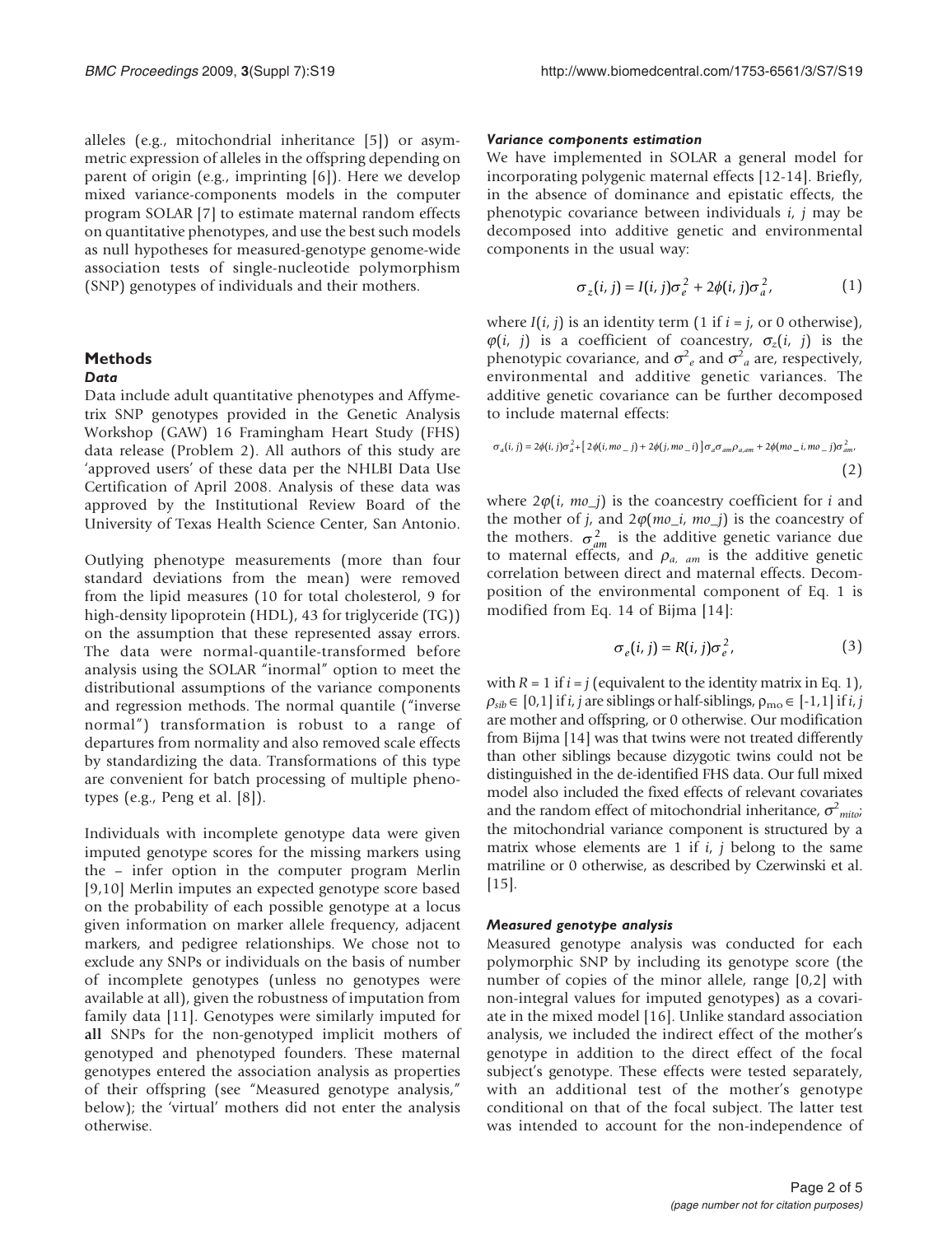maternal and offspring genotypes: reduction of evidence of maternal association in the conditional test would suggest that the unconditioned maternal effect represented a 'bleed-through' of the direct effect, while an increase in evidence would suggest that the locus affects the trait both directly and indirectly.

## Results

#### Screening for evidence of maternal effects

We tested our maternal random effects model on quantitative phenotypes (height, weight, body mass index (BMI), systolic blood pressure (SBP) and diastolic blood pressure (DBP), fasting total and HDL cholesterol and triglycerides) in individuals measured at exams when they were as similar as possible in mean age (Table 1). Sex, age, age<sup>2</sup>, and their interactions were included as covariates in all models, and use of antihypertensive medication was a covariate for SBP and DBP. The use of an indicator variable-type covariate for medication has been questioned, especially with regard to BP [\[17,18](#page-4-0)]. In response to a reviewer's concern, we re-ran the BP analyses while correcting for medication by adding 10 mm Hg to BP measures in medicated individuals, as recommended [\[17](#page-4-0)]; this did not substantially change our results (data not shown). The impact of alternative corrections for medication may have been greater if we had proceeded to association analysis of the BP traits, because we would then be testing for a difference in means. HDL-C and TG measures were not available for the original cohort and did not give evidence of maternal effect (data not shown); they were not considered further. Results for the remaining phenotypes are given in Table 2.

[Table 3](#page-3-0) gives the log likelihoods for the minimal polygenic (PG) model (Eq. 1), a PG model with mitochondrial effect, and the saturated model of Table 2. Height showed the

Table 1: FHS cohorts/examination periods used in this study

| <b>FHS Cohort/Exam Period</b>   | N     | Age in years<br>[mean (SE)] |
|---------------------------------|-------|-----------------------------|
| Original/Exam 4 (1954-1958)     | 356   | 40.9(0.20)                  |
| Offspring/Exam 3 (1983-1987)    | 2.422 | 46.3(0.19)                  |
| Generation 3/Exam 1 (2002-2005) | 3.997 | 40.2(0.14)                  |

strongest evidence of a maternal effect (compared with the PG-mito model,  $P = 0.02$  at 4 degrees of freedom; 4 df is probably over-conservative [\[19\]](#page-4-0)). Interestingly, this trait initially showed a significant mitochondrial effect compared with the PG model ( $P = 0.008$ , 1 df), evidently capturing some of the maternal effects when these were not explicitly modeled.

#### Measured genotype analysis

We performed measured genotype (MG) tests of association for own genotype (OMG), maternal measured genotype (MMG), and conditional maternal measured genotype (CMMG), for 476,987 autosomal SNPs from the Affymetrix 500k panel. The saturated maternal effects model was used as the null for all analyses. No SNP gave significant evidence of own- or maternal-genotype association with height when corrected for multiple testing using a Bonferroni test (critical test statistic Λ = 28.374 for genome-wide  $\alpha$  = 0.05 and 1 df). We did not attempt to account for any linkage disequilibrium among the SNPs in our sample. The SNPs with strongest evidence for OMG, MMG, and CMMG are listed in [Table 4](#page-3-0).

### **Discussion**

Several recent studies have undertaken genome-wide association analysis of human height [[20-22\]](#page-4-0). These studies have typically examined very large numbers of individuals  $(\sim]10,000-25,000$ , with multi-stage designs), larger than the 6,775 individuals in the FHS cohort available for this study. These studies agree in finding numerous loci associated with height, as may be expected for a trait long assumed to be polygenic. Under these circumstances, it is not surprising that we did not replicate specific SNPs or locations identified in these larger studies. It should be noted, however, that we did find suggestive evidence of association (OMG) with a broad genomic region identified by Gudbjartsson et al. [[21](#page-4-0)]: 1q24-25 [\(Table 4](#page-3-0)). Our candidate genes in this region is MPZL1 (OMIM #604376), a protein tyrosine phosphatase involved in cell proliferation and differentiation. Our next four highest 'hits' were in the mucolipin2 gene MCOLN2 on 1p22.

Because the published genome-wide association study on height used unrelated individuals, none reported

Table 2: Parameter estimates [mean (SE)] for saturated random-effects model

| Trait      |            | $\sigma$ <sub>am</sub> | $\rho_{\rm a. am}$ | σ.         | $\rho_{sib}$      | $\rho_{\text{mo}}$ | $\sigma^2_{\rm{mito}}$ |
|------------|------------|------------------------|--------------------|------------|-------------------|--------------------|------------------------|
| Height     | 0.64(0.02) | 0.19(0.07)             | $-0.21(0.16)$      | 0.23(0.08) | 0.03(0.25)        | 0.05(0.29)         | 0.05(0.12)             |
| Weight     | 0.68(0.03) | 0.22(0.08)             | $-0.38(0.16)$      | 0.50(0.04) | $0.00^{\rm a}$    | 0.02(0.12)         | 0.00(0.09)             |
| BMI        | 0.76(0.04) | 0.24(0.10)             | $-0.51(0.14)$      | 0.60(0.04) | 0.00 <sup>a</sup> | $-0.02(0.12)$      | 0.00 <sup>a</sup>      |
| <b>SBP</b> | 0.53(0.04) | 0.04(0.04)             | $-1.00a$           | 0.74(0.04) | 0.04(0.03)        | 0.00(0.05)         | $0.00^{\rm a}$         |
| <b>DBP</b> | 0.48(0.04) | 0.24(0.09)             | $-0.33(0.30)$      | 0.80(0.03) | 0.00 <sup>a</sup> | 0.07(0.05)         | 0.00(0.08)             |
| Cholest.   | 0.58(0.05) | 0.12(0.32)             | $-0.11(0.75)$      | 0.75(0.06) | 0.05(0.06)        | 0.06(0.07)         | 0.13(0.09)             |

<sup>a</sup>Estimate on boundary; no SE computed.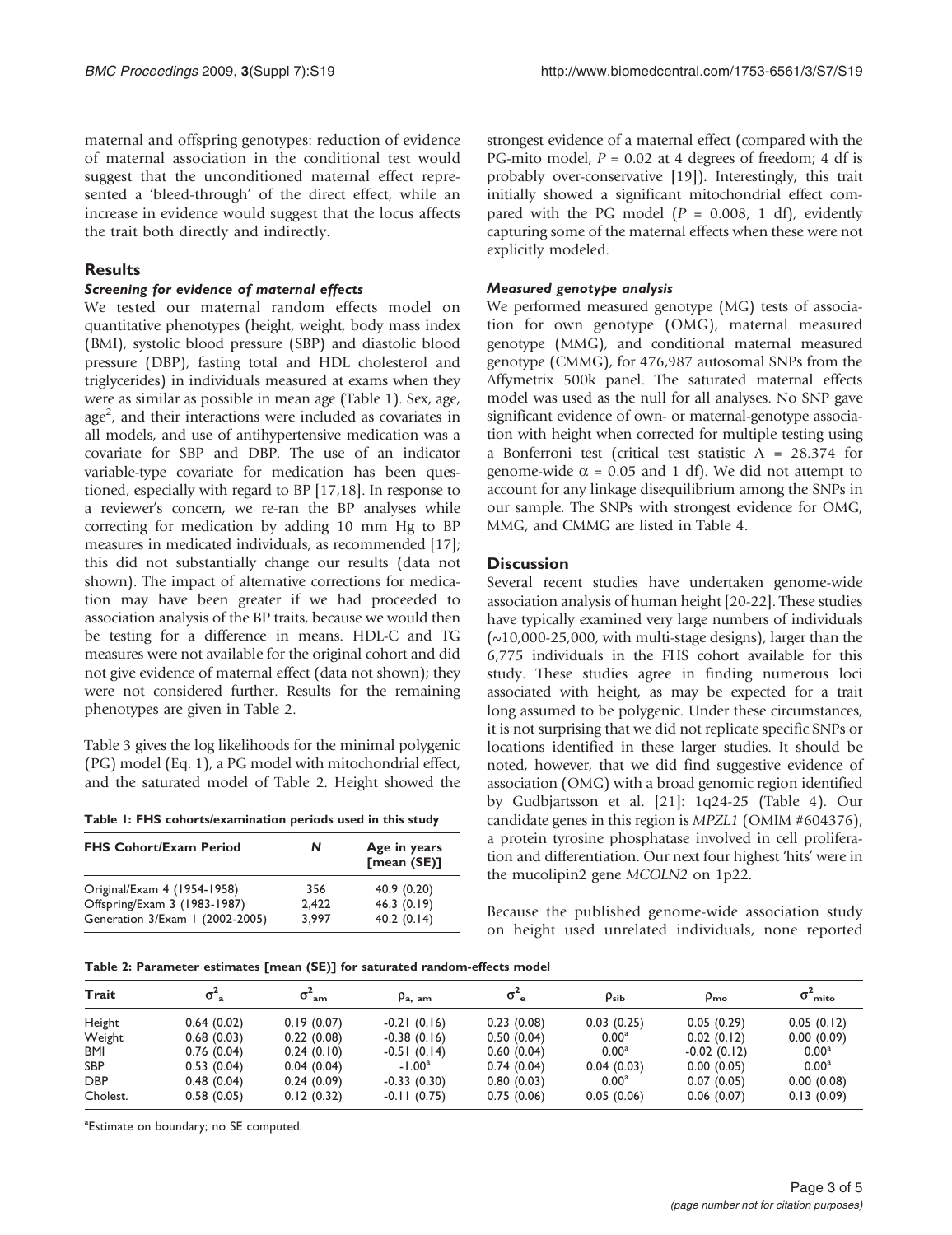| Model                     | Height   | Weight    | <b>BMI</b> | <b>SBP</b> | <b>DBP</b> | Cholest.  |
|---------------------------|----------|-----------|------------|------------|------------|-----------|
| Polygenic                 | $-112.7$ | $-1850.0$ | $-2788.8$  | $-2460.2$  | $-2724.4$  | $-2615.8$ |
| Polygenic + mitochondrial | $-109.1$ | $-1850.0$ | $-2788.8$  | $-2460.2$  | $-2724.4$  | $-2613.9$ |
| Saturated                 | $-103.3$ | $-1846.9$ | $-2783.5$  | $-2458.4$  | $-2722.7$  | $-2612.8$ |

<span id="page-3-0"></span>Table 3: Comparative evidence (log likelihoods), variance-components models

Table 4: Suggestive associations with height

| SNP <sup>a</sup> | Gene               | Chrom.          | Coordinate (bp) | $\Lambda^{\rm b}$ , OMG | $\Lambda^{\rm b}$ , MMG | $\Lambda^{\rm b}$ , CMMG | MAF <sup>c</sup> | N, typed <sup>d</sup> |
|------------------|--------------------|-----------------|-----------------|-------------------------|-------------------------|--------------------------|------------------|-----------------------|
| Sorted by OMG    |                    |                 |                 |                         |                         |                          |                  |                       |
| rs2213883        | <b>MPZLI</b>       |                 | 138,961,675     | 23.8587                 | 0.8336                  | 0.6778                   | 0.201            | 6836                  |
| rs12129308       | MCOLN <sub>2</sub> |                 | 83,533,561      | 20.9235                 | 10.6998                 | 3.0661                   | 0.324            | 6827                  |
| rs536609         | MCOLN <sub>2</sub> |                 | 83,540,695      | 20.8421                 | 11.3493                 | 3.4800                   | 0.325            | 6786                  |
| rs597630         | MCOLN <sub>2</sub> |                 | 83,529,929      | 20.7087                 | 10.5223                 | 2.9965                   | 0.325            | 6852                  |
| rs600924         | MCOLN <sub>2</sub> |                 | 83,536,001      | 20.6884                 | 10.5223                 | 3.0128                   | 0.325            | 6850                  |
| Sorted by MMG    |                    |                 |                 |                         |                         |                          |                  |                       |
| rs11166947       | TRAPPC9            | 8               | 136,376,532     | 2.3202                  | 24.9813                 | 22.8014                  | 0.322            | 6271                  |
| rs1426022        |                    | 18              | 16,635,128      | 3.7962                  | 22.6984                 | 18.9815                  | 0.468            | 6675                  |
| rs12709669       |                    | 18              | 16,653,893      | 3.3445                  | 22.6099                 | 19.2853                  | 0.467            | 6838                  |
| rs756228         | TRAPPC9            | 8               | 141,138,313     | 2.5298                  | 21.1932                 | 18.6637                  | 0.31             | 6841                  |
| rs7096364        |                    | $\overline{10}$ | 107.344.433     | 1.8847                  | 21.1904                 | 19.3774                  | 0.112            | 6849                  |
| Sorted by CMMG   |                    |                 |                 |                         |                         |                          |                  |                       |
| rs11166947       | <b>TRAPPC9</b>     | 8               | 136,376,532     | 2.3202                  | 24.9813                 | 22.8014                  | 0.322            | 6271                  |
| rs7607015        |                    |                 | 81.548.367      | 0.3632                  | 21.1517                 | 22.1813                  | 0.077            | 6670                  |
| rs17198973       |                    | 4               | 178,164,796     | 0.3836                  | 16.228                  | 20.2233                  | 0.401            | 6848                  |
| rs11048399       | RASSF8             | 12              | 25,992,998      | 0.9614                  | 20.2601                 | 19.5277                  | 0.042            | 6787                  |
| rs1195768        |                    | $\overline{10}$ | 107,348,297     | 1.6268                  | 20.201                  | 18.6879                  | 0.118            | 6553                  |

<sup>a</sup>Likelihood ratio test statistic ( $\Lambda$  = 2 times the difference in log likelihood of test model and its null).<br><sup>b</sup>All MG tests baye Ldf

<sup>b</sup>All MG tests have I df.

<sup>c</sup>MAF = minor allele frequency.

<sup>d</sup>N, typed = number of genotyped individuals (before imputation).

maternal effects. Interestingly, among our strongest maternal associations are repeated hits in two regions: the TRAPPC9 gene on chromosome 8 and an intergenic region on chromosome 18. The trafficking protein particle complex 9 gene TRAPPC9 (NIBP) plays a role in neuronal NF- $\kappa$ B signalling [\[23](#page-4-0)] but has not, to our knowledge, been associated with stature in any published study. The existence of repeated (albeit suggestive) associations in this gene makes it a candidate for further investigation of the effects of maternal genotype on height.

### Conclusion

We have implemented combined random-effects, measured-genotype fixed effects approach for discovery of genetic variants contributing to the indirect effect of maternal genotype on offspring phenotype. We have identified two regions on chromosomes 2 and 8 - with suggestive association at two SNPs in each region - that may contribute to maternal effects on human height. The tools developed here should be of use for a variety of phenotypes and diseases for which an effect of maternal environment is known or suspected, including height, hypertension, birthweight, and the metabolic syndrome.

### List of abbreviations used

BMI: Body mass index; CMMG: Conditional maternal measured genotype; DBP: Diastolic blood pressure; FHS: Framingham Heart Study; GAW16: Genetic Analysis Workshop 16; HDL: High-density lipoprotein; MG: Measured genotype; MMG: Maternal measured genotype; OMG: Own measured genotype; PG: Polygenic SBP: Systolic blood pressure; SNP: Single-nucleotide polymorphism; TG: Triglyceride.

### Competing interests

The authors declare that they have no competing interests.

### Authors' contributions

JB, LA, TDD, and JWK participated in the design of the study. TDD prepared the phenotype and genotype data for analysis. JWK and CPP implemented the maternaleffects analysis in SOLAR. JWK performed the analyses and drafted the manuscript.

#### Acknowledgements

The Genetic Analysis Workshops are supported by NIH grant R01 GM031575 from the National Institute of General Medical Sciences. We